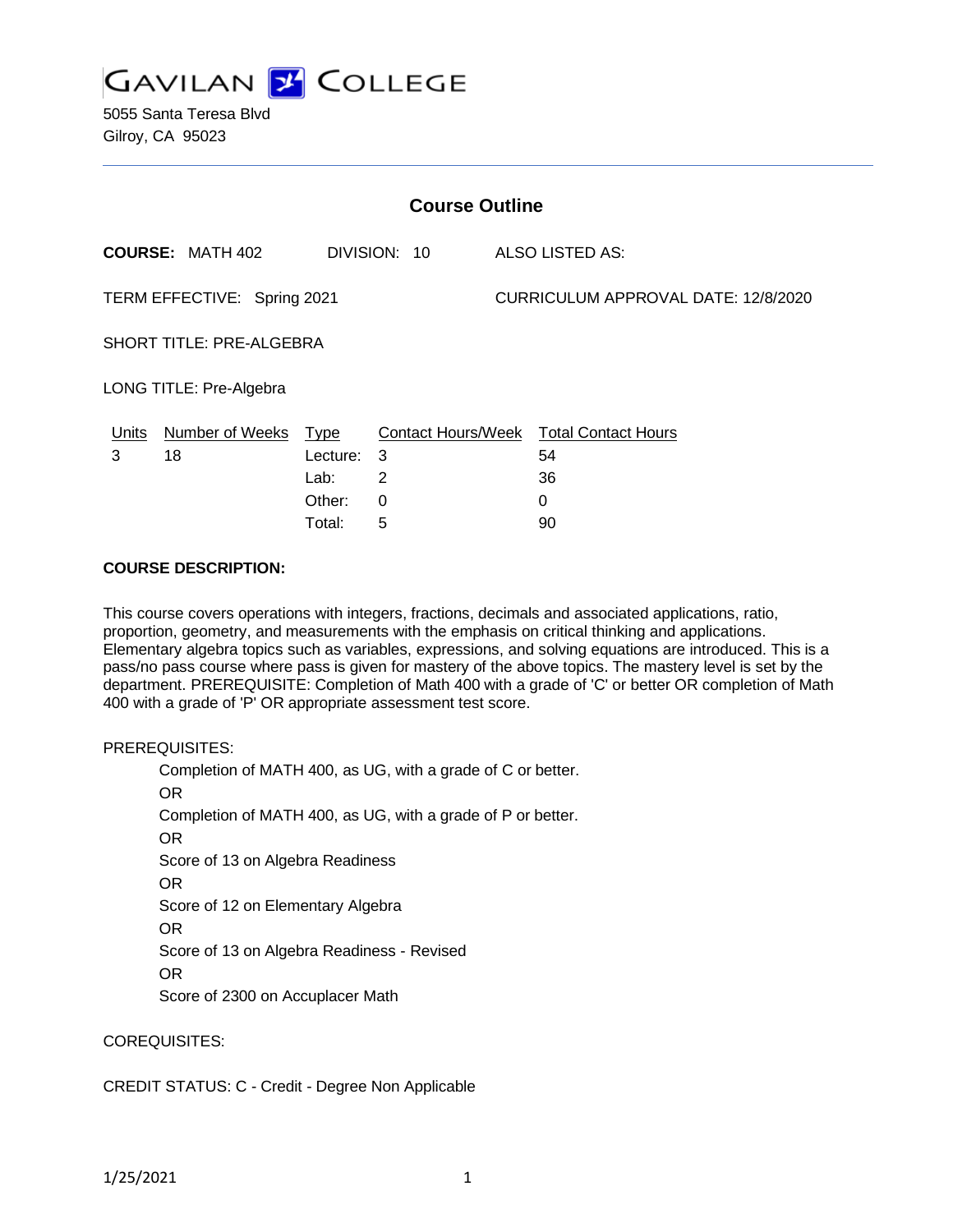## GRADING MODES

P - Pass/No Pass

#### REPEATABILITY: N - Course may not be repeated

#### SCHEDULE TYPES:

- 02 Lecture and/or discussion
- 03 Lecture/Laboratory
- 04 Laboratory/Studio/Activity
- 04A Laboratory LEH 0.65
- 05 Hybrid
- 71 Dist. Ed Internet Simultaneous
- 72 Dist. Ed Internet Delayed
- 73 Dist. Ed Internet Delayed LAB
- 73A Dist. Ed Internet LAB-LEH 0.65

# **STUDENT LEARNING OUTCOMES:**

1. Perform basic operations with whole numbers, integers , fractions, and decimals without the aid of a calculator.

Measure of assessment: Quiz, Homework, exams, lab work.

Year assessed, or planned year of assessment: 2017 Semester: Spring

2. Analyze a variety of problems, decide on a correct method or strategy of solution, implement the strategy to solve the problems, and evaluate solution to determine if it is reasonable using estimation skills.

Measure of assessment: Quiz, Homework, exams, lab work.

Year assessed, or planned year of assessment: 2017

Semester: Spring

3. Simplify algebraic expressions and solve equations involving integers, fractions, and decimals without the aid of a calculator.

Measure of assessment: Quiz, Homework, exams, lab

work.

Year assessed, or planned year of assessment: 2017 Semester: Spring

4. Set up and solve applied problems involving proportion, ratio, unit conversion, and percents.

Measure of assessment: Quiz, Homework, exams, lab work. Year assessed, or planned year of assessment: 2017

5. Understand basic geometric properties involving lines, angles, and other geometric figures and use these properties to solve problems. Compute perimeter, area, and volume of geometric figures.

Measure of assessment: Quiz, Homework, exams, lab work.

Year assessed, or planned year of assessment: 2017

Semester: Spring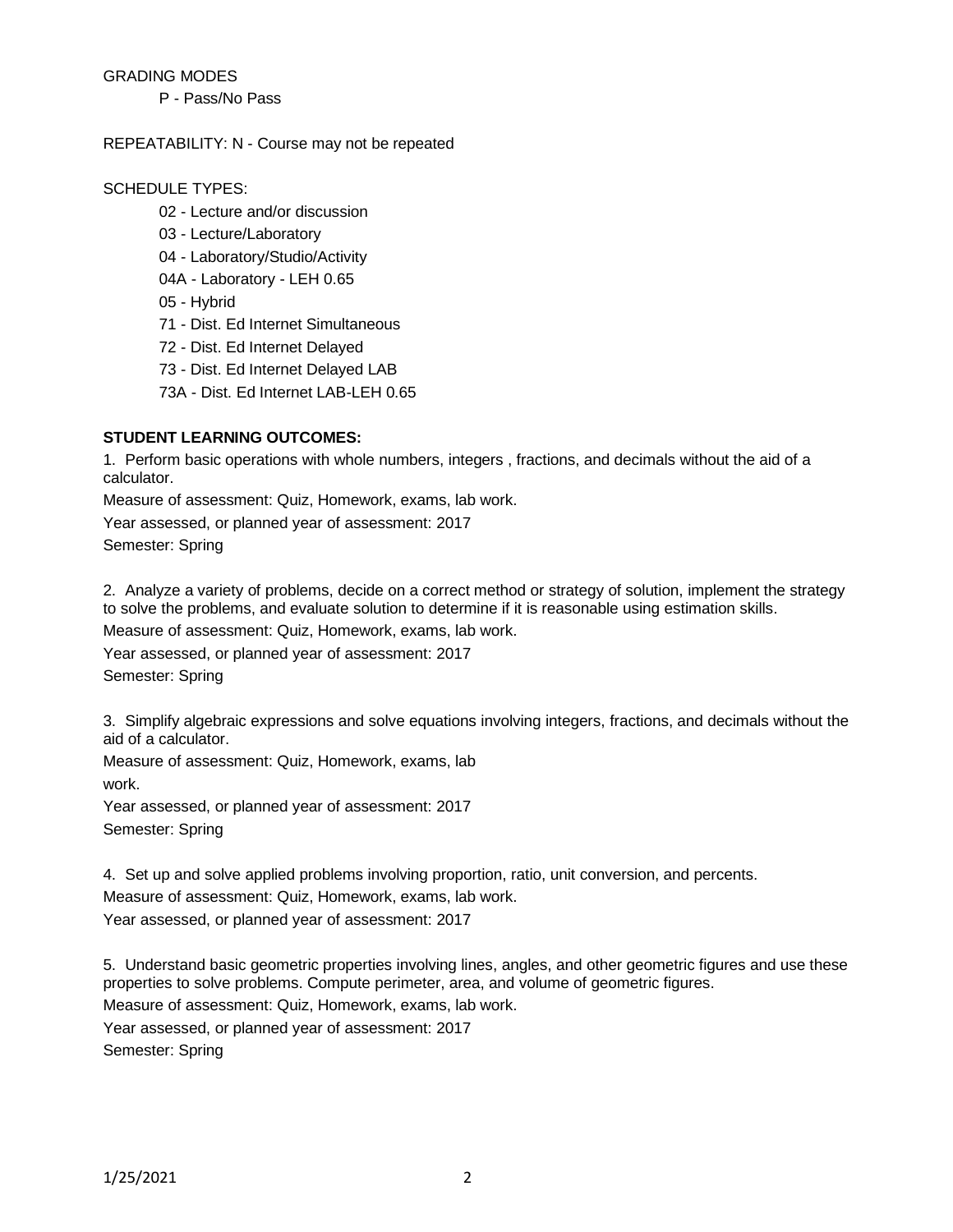#### **CONTENT, STUDENT PERFORMANCE OBJECTIVES, OUT-OF-CLASS ASSIGNMENTS**

Curriculum Approval Date: 12/8/2020

**DE MODIFICATION ONLY** 3 lec. 2 lab Hours CONTENT: Review Order of operations, adding/subtracting positive/negative numbers. Orientation to math lab and other tutorial sources of help on campus HOMEWORK: Assigned reading and problems, lab assignment. STUDENT PERFORMANCE OBJECTIVES: Student will be able to evaluate a numerical expression involving whole numbers, add and subtract integers and solve application problems without a calculator. 3 lec, 2 lab Hours CONTENT: Multiplying/dividing and order of ops with integers Introduce concept of variables. Math study skills, test taking strategies HOMEWORK: Assigned reading and problems, lab assignment. STUDENT PERFORMANCE OBJECTIVES: Student will be able to add/subtract, multiply/divide integers, evaluate a numerical expression involving integers without a calculator and solve application problems. Students will also be able to simplify simple algebraic expressions. 3 lec, 2 lab Hours CONTENT: Simplifying algebraic expressions, solving equations Exam #1 - Integers. HOMEWORK: Assigned reading and problems, lab assignment.

STUDENT PERFORMANCE OBJECTIVES: Student will be able to simplify

algebraic

expressions and solve simple equations involving integers without a calculator. 3 lec,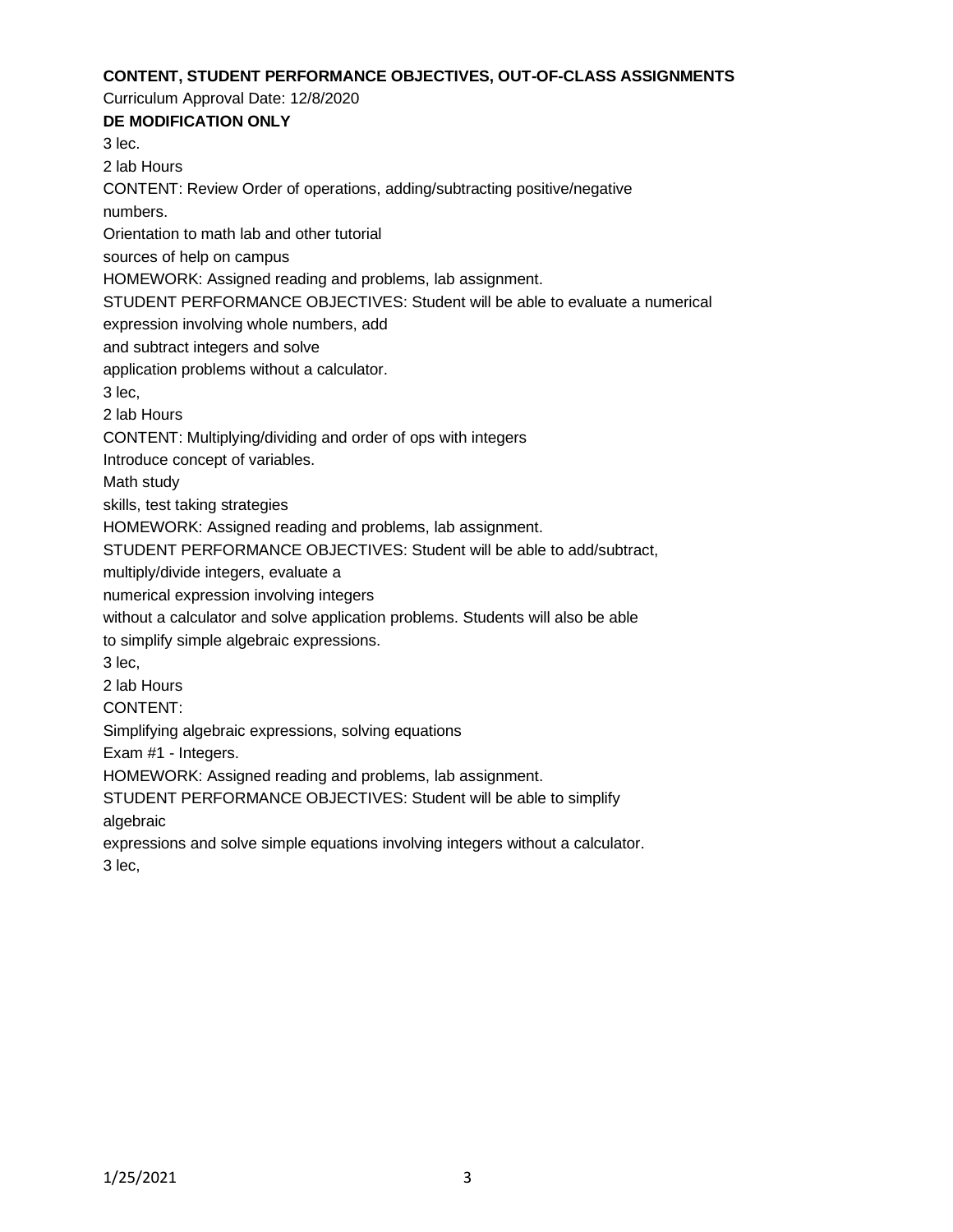2 lab Hours CONTENT: Simplifying fractions, mixed numbers vs. improper fractions. Multiplying and dividing fractions. Fraction Group Project HOMEWORK: Assigned reading and problems, lab assignment. STUDENT PERFORMANCE OBJECTIVES: Student will be able to simplify fractions, convert between mixed numbers and improper fractions, and multiply/divide fractions without a calculator. CONTENT: finding LCD, adding/subtracting fractions, order of operations Review of operations with fractions fraction worksheet HOMEWORK: Assigned reading and problems, lab assignment. STUDENT PERFORMANCE OBJECTIVES: Student will be able to find the LCD of two or more fractions, add/subtract fractions and evaluate numerical expressions involving fractions without the use of a calculator, and solve application problems. 3 lec, 2 lab Hours CONTENT: Simplifying complex fractions, simplifying expressions involving fractions and solving equations with fractions Fraction project HOMEWORK: Assigned reading and problems, lab assignment. STUDENT PERFORMANCE OBJECTIVES: Student will be able to simplify complex fractions and algebraic expressions involving fractions and solve simple equations involving fractions without the use of a calculator, and solve application problems.. 3 lec, 2 lab **Hours** CONTENT: Review of adding/subtracting, multiplying/dividing decimals, order of operations with decimals. Decimal Project HOMEWORK: Assigned reading and problems, lab assignment. STUDENT PERFORMANCE OBJECTIVES: Student will be able to add/subtract, multiply/divide and evaluate numerical expressions with decimals without a calculator.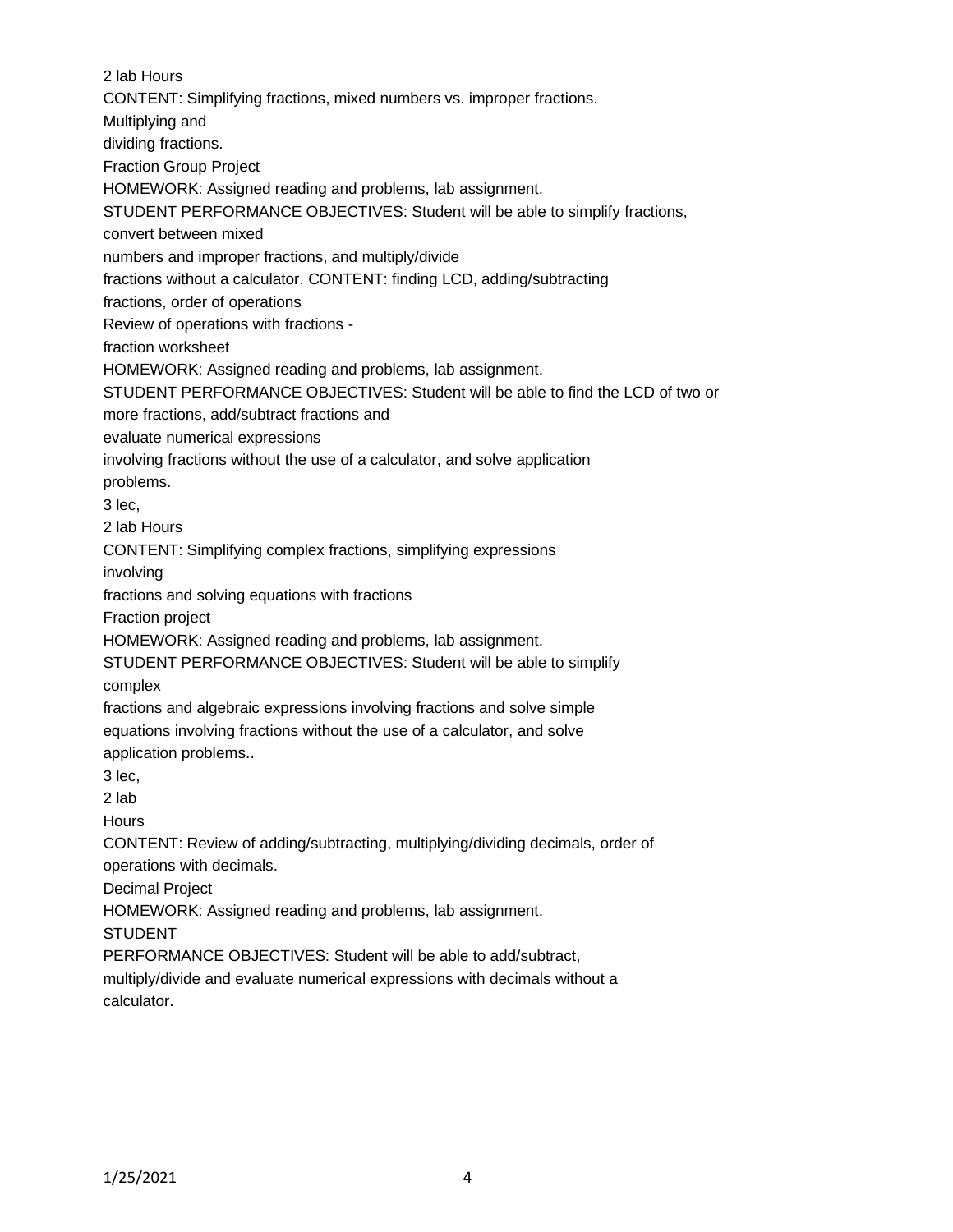3 lec, 2 lab Hours CONTENT: Converting between fractions and decimals, equations with decimals, Exam #2 - fractions and decimals Review fractions and decimals HOMEWORK: Assigned reading and problems, lab assignment. STUDENT PERFORMANCE OBJECTIVES: Student will be able to work with a combination of fractions and decimals, and solve equations with fractions and/or decimals without a calculator. 3 lec, 2 lab Hours CONTENT: Ratios, Rates and Proportion, applications of proportions including similar and congruent triangles. Proportion Project HOMEWORK: Assigned reading and problems, lab assignment. STUDENT PERFORMANCE OBJECTIVES: Student will be able to simplify a ratio, compute a rate, determine proportionality and solve a proportion and solve applications of proportions, including similar triangles. 3 lec, 2 lab Hours CONTENT: Ratios, Rates and Proportion, applications of proportions including similar and congruent triangles. Proportion Project HOMEWORK: Assigned reading and problems, lab assignment. STUDENT PERFORMANCE OBJECTIVES: Student will be able to simplify a ratio, compute a rate, determine proportionality and solve a proportion and solve applications of proportions, including similar triangles. 3 lec, 2 lab **Hours** CONTENT: Review of Percentage/fraction/decimal, Solving percentage problems Percentage/Fraction/Decimal project HOMEWORK: Assigned reading and problems, lab assignment. STUDENT PERFORMANCE OBJECTIVES: Student will be able to express a percentage as a fraction and/or decimal and vice-versa, solve a basic percentage problem using a variety of methods.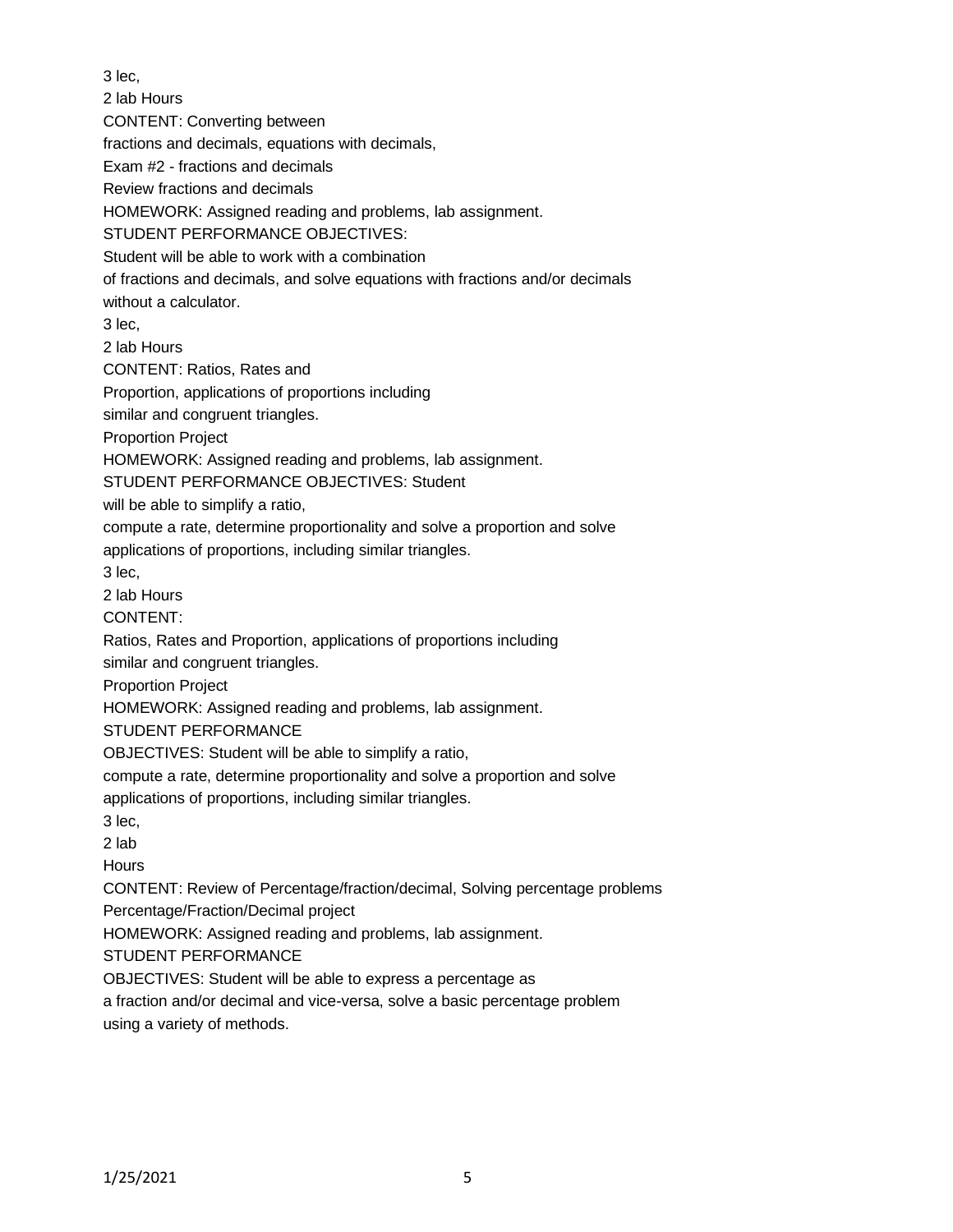3 lec,

2 lab Hours

CONTENT:

Applications of percentages such as sales tax, mark up and discount

and percentage increase/decrease.

Percentage group project

HOMEWORK: Assigned reading and problems, lab assignment.

STUDENT

PERFORMANCE OBJECTIVES: Student will be able to set up and solve a

application problem involving percentages.

3 lec,

2 lab Hours

CONTENT: Exam #3 - ratio, proportions and percentages, Introduction to basic

geometry such as measurement of angles, lines, parallel/intersection lines,

Practice Test, Prepare for Exam

HOMEWORK: Assigned reading and problems, lab assignment.

STUDENT PERFORMANCE

OBJECTIVES: Student will be able to identify parallel

lines, right angles, acute/obtuse angles, and draw an angle with a given

measurement.

3 lec,

2 lab Hours

CONTENT: Linear measurement, Metric vs.

English, perimeter

Geometry project

HOMEWORK: Assigned reading and problems, lab assignment.

STUDENT PERFORMANCE OBJECTIVES: Student will be able to compute perimeter of

basic geometric objects and

convert between English and metric measurement

systems.

3 lec,

2 lab Hours

CONTENT: Measurement of area, volume, weight and mass

Metric vs. English measurement activity

HOMEWORK: Assigned reading and

problems, lab assignment.

STUDENT PERFORMANCE OBJECTIVES: Student will be able to compute area and volume of basic geometric figures and convert between English and metric measurement systems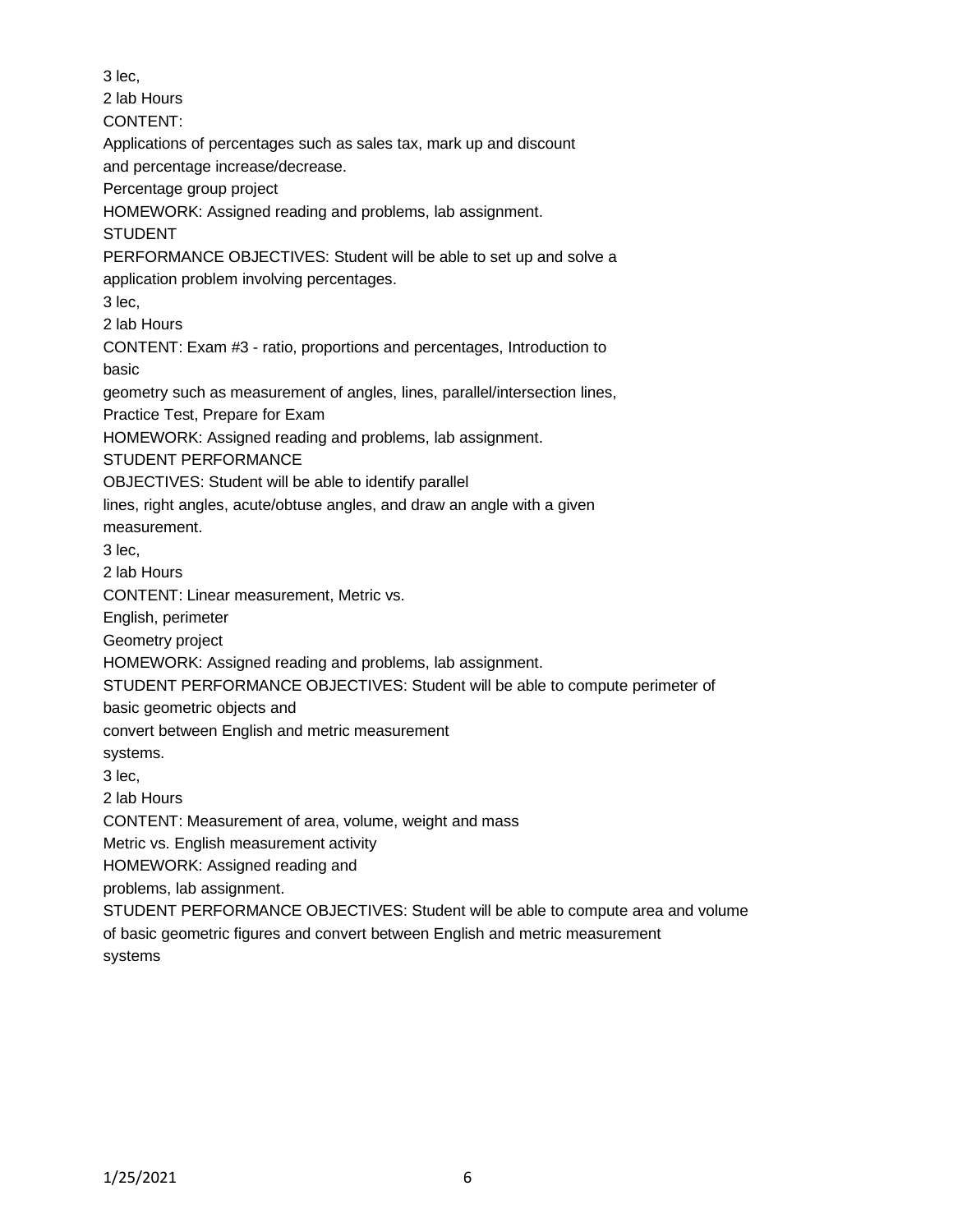3 lec,  $\mathfrak{p}$ lab Hours CONTENT: Exam #4 - geometry and measurement, Review for final exam Practice final exam HOMEWORK: Assigned reading and problems, lab assignment. STUDENT PERFORMANCE OBJECTIVES: Student will review semesters work and prepare for the final exam. 2 Hours final exam

# **METHODS OF INSTRUCTION:**

Lecture, group work, and discussions.

## **OUT OF CLASS ASSIGNMENTS:**

Required Outside Hours: 108 Assignment Description: Homework and lab assignments.

## **METHODS OF EVALUATION:**

Writing assignments Percent of total grade: 0.00 % If this is a degree applicable course, but substantial writing assignments are not appropriate, indicate reason: Course is primarily computational; Course primarily involves skill demonstration or problem solving Problem-solving assignments Percent of total grade: 90.00 % Percent range of total grade: 90 % to 100 % Homework Problems; Quizzes; Exams; Other: Projects, study skills assessment Objective examinations Percent of total grade: 5.00 % Percent range of total grade: 5 % to 10 True/False; Matching Items; Completion

# **REPRESENTATIVE TEXTBOOKS:**

Required Representative Textbooks Elayn Martin-Gay. Prealgebra or other appropriate college level text.. Boston: Pearson,2015. ISBN: 978-0-321-95504-3 Reading Level of Text, Grade: 12 Verified by: Ken Wagman